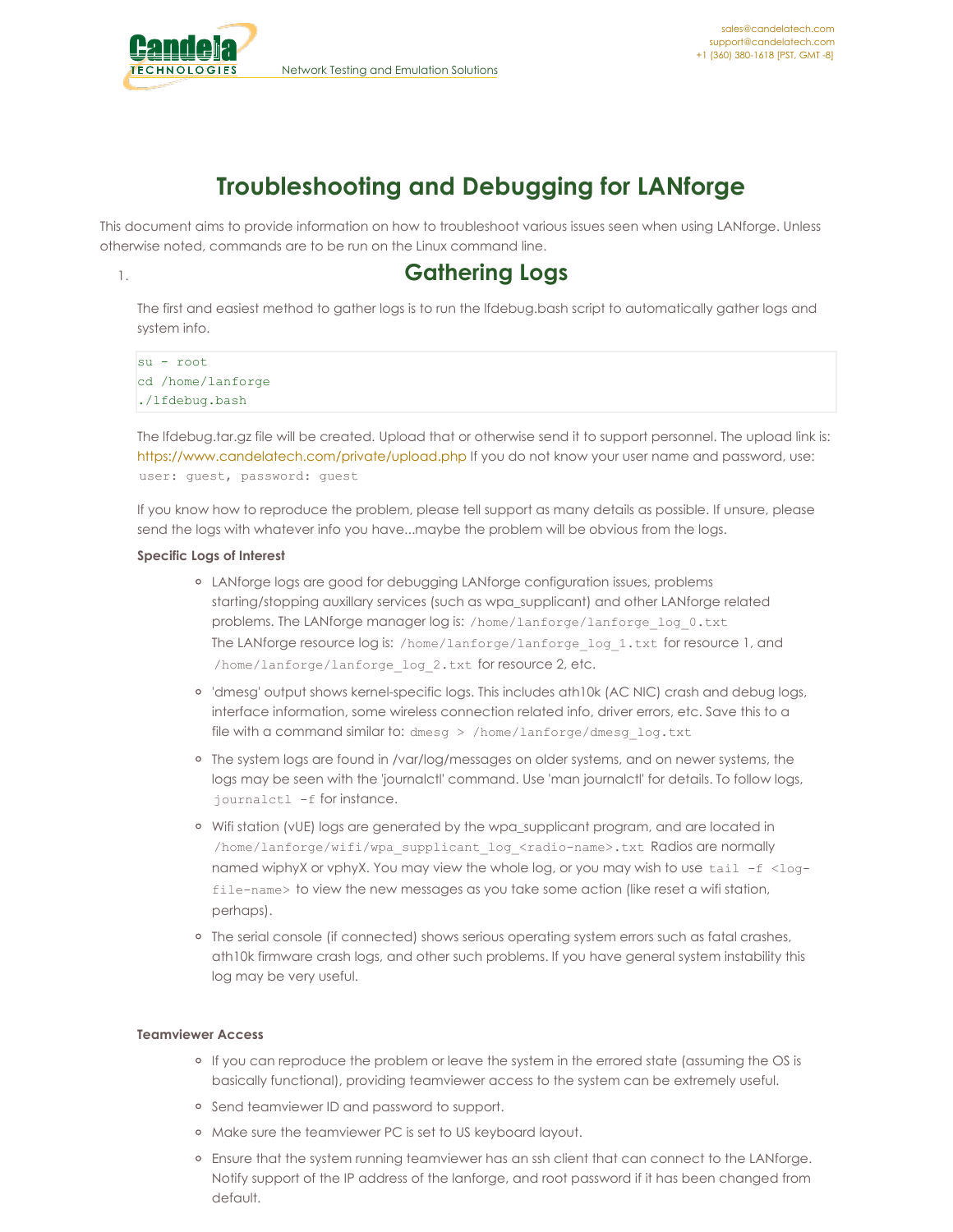- <sup>o</sup> Ensure the teamviewer machine will not go to sleep, as support may access the system while you are not at work if you are in a different time zone. And/or, tell support the password of the teamviewer machine if you think it might go to sleep or enable a screen-saver..
- <sup>o</sup> Describe problem so that support personell may better understand what needs to be fixed.

## 2. **Phantom Objects**

LANforge reports an object as Phantom if it is configured to exist but does not actually exist in the operating system. For instance, if you remove a physical NIC, the old ports will remain in LANforge, but they will be marked Phantom.

When dealing with virtual interfaces, such as VLANs, wifi Stations, etc, you may see phantom devices if there was problem creating the virtual interfaces or if the virtual interface drivers could not be properly loaded. Unloading a driver will also cause phantom ports, and manaully deleting an interface outside of LANforge on the Linux command line will do the same. Please always manage interfaces from within LANforge.

### **Virtual Radios and Stations (vUE) that use them.**

- Ensure that the kernel is version 3.17.8+ or higher. You can check the kernel version with the 'uname -a' command on the Linux command line.
- <sup>o</sup> Use 'Ismod' to make sure the mac80211 hwsim module is loaded.
- o In LANforge, check to see if the Port-Type is WIFI-RADIO by double-clicking on the virtual radio device in the Port-Mgr tab of the LANforge GUI.

### **Ath10k virtual Stations**

- Ensure that the kernel is version 3.14.14 or higher. You can check the kernel version with the uname -a command on the Linux command line.
- Use lsmod to make sure the ath10k\_pci module is loaded.
- <sup>o</sup> Make sure firmware does not crash on boot: rmmod ath10k pci; modprobe ath10k pci; dmesg
- If it does crash on startup, verify that /etc/modprobe/ath10k.conf is configured properly, for instance:

```
[greearb@ath10k ~]$ cat /etc/modprobe.d/ath10k.conf
options ath10k_core nohwcrypt=1
options ath10k_core override_eeprom_regdomain=840
options ath10k_core num_vdevs_ct=64
options ath10k_core num_peers_ct=128
```
- Use lspci to make sure the OS was able to find the Ath10k hardware.
- o In LANforge, check to see if the Port-Type is the proper type (WIFI-STATION, VAP, etc).

## 3. **Cannot Authenticate/Connect Wireless Stations (vUE)**

LANforge uses wpa\_supplicant to manage it's wireless stations. For 'interesting' problems, you often have to go look at the supplicant logs in /home/lanforge/wifi to better understand why it is not working. Some other things to check are below.

### **Check Scan Results.**

- o Wireless Events window in the LANforge GUI should be continuously showing scan requests. If not, make sure that the station is Admin-UP. You can set the admin status with the 'Batch Modify' window in the Port-Mgr screen.
- Double-click the station interface in the Port-Mgr screen, then select the 'Display Scan' window. Check that the expected APs are in the scan. If not, AP may be out of range or misconfigured. You can force a full scan of all channels with the 'Scan' button.
- o If AP appears in scan results, you can double-click the line in the table to see the scan details.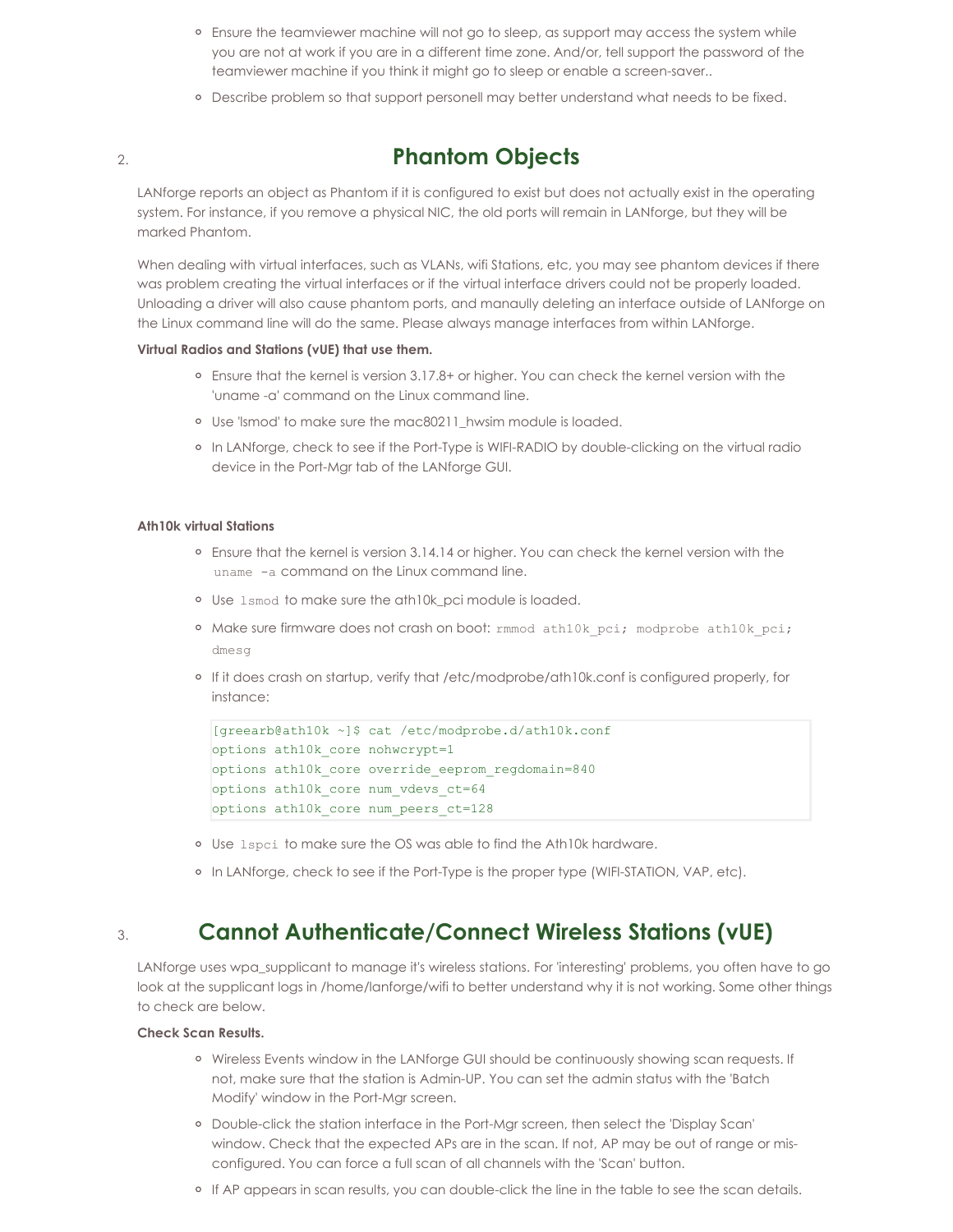Also, check that encryption is proper (ie, WPA2 is enabled if AP is WPA2, or WPA is enabled if AP is just configured to use WPA.

If AP is 'hidden', then you have to enable the 'Scan Hidden' button on the 'Misc Configuration' tab in the Port-Modify widget. Double-click the interface in the LANforge Port-Mgr to get this window.

#### **Check logs**

- Check dmesg output on linux command line to see if there are any obvious errors.
- o Make supplicant logs be verbose by double-clicking the radio (wiphy) device in the LANforge Port-Mgr screen and selecting the 'Verbose Debug' checkbox and click OK.
- Check /home/lanforge/wifi/wpa\_supplicant\_log\_<phy-name>.txt. You might 'tail -f' this file while you reset the station in LANforge to see what happens when it tries to scan and connect. Check for connection denied messages, supplicant not using the AP because of encryption configuration mismatches, etc. Connection timeout isues may indicate poor signal strength, very poor RF environment, buggy AP, or buggy LANforge.

#### **Sniff packets**

Try sniffing the air (or virtual transport if using virtual radios) with another wifi NIC on LANforge or an external machine. In many cases, only a sniff can determine whether it is the LANforge or the AP that is at fault.

## 4. **Cannot train to expected Wifi Link Speed**

The normal problem here is that the AP does not have 'WMM' enabled, or is otherwise mis-configured. LANforge can also be configured to disable HT speeds or otherwise force its stations to run at legacy protocol, so make sure that you are not disabling HT or forcing to /b speeds or something like that.

### **Check Scan Results.**

Double-click the station interface in the Port-Mgr screen, then select the 'Display Scan' window. Check that the AP supports the expected rates and has WMM enabled, etc. (Double-click the AP line in the Scan-Results window for details on that AP.)

#### **Check logs**

- o Check dmesg output on linux command line to see if there are any obvious errors about disabling HT and/or VHT
- Reset station in the LANforge-GUI's Port-Mgr screen to see if rate-control normalizes at higher rate.
- While running at least some traffic in both directions, check the reported TX-Rate and RX-Rate rates in the Port-Mgr tab. This is the link speed, not the current 'bits per second' for actual traffic flowing across the interfaces.

#### **Sniff on air**

Try sniffing the air with another wifi NIC on LANforge or an external machine. Missing ACKs would cause rate-control to back-off, and can be caused by congested RF environments. For ath9k a/b/g/n radios, check the 'Activity' column in the Port-Mgr tab. Unfortunately, ath10k does not support this yet.

## 5. **No IP address on Interface (WiFi, Ethernet, etc)**

There can be multiple reasons why an interface will not have an IP address. First, make sure it is connected. For wireless, this means the AP field in the Port-Mgr tab of the LANforge-GUI shows the BSSID of the AP. For Ethernet, double-click and make sure it reports Link status.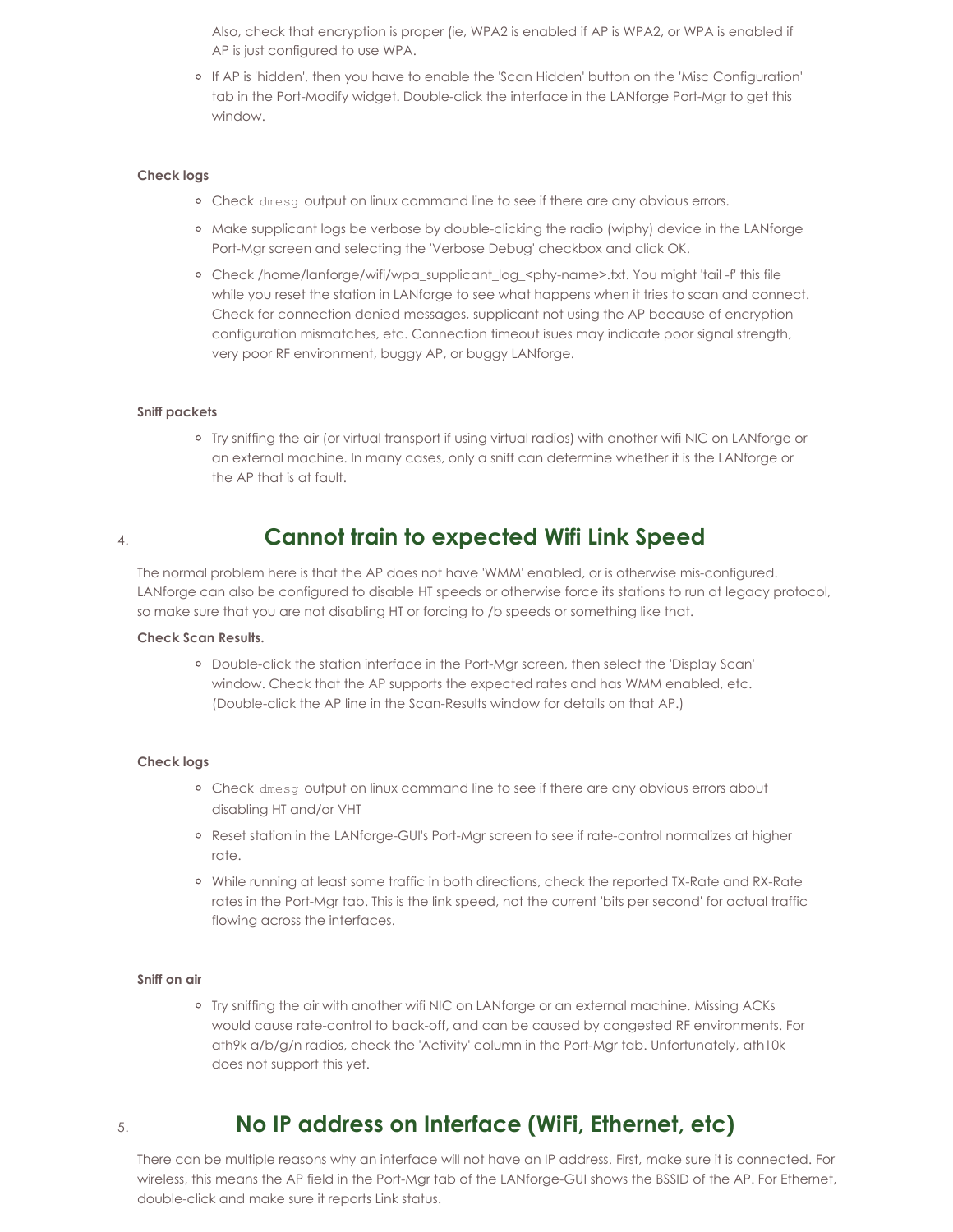#### **Check configuration.**

Double-click the interface in the Port-Mgr screen, make sure DHCP is enabled if attempting DHCP, or otherwise assign a fixed IP address.

 $\circ$ 

<sup>o</sup> Make sure port is not admin-down. Batch-Modify on the Port-Mgr tab can be used to enable the interface if it is down.

#### **Check logs and Alerts**

- Check the 'Alerts' tab in the LANforge GUI. Some DHCP failures are shown there. Link-Down will also indicate that the port has no connectivity, so it cannot even try to do DHCP yet.
- o Reset station in the LANforge-GUI's Port-Mgr screen to see if bouncing the interface makes it come up properly.
- <sup>o</sup> Check dmesg output on Linux command line to see if there are any obvious errors after resetting the interface.

## 6. **General Network Connectivity**

When the interfaces have IP addresses, and you have configured Layer-3 or some other protocol to generate traffic, you may find that the traffic still does not flow properly. Here are some things to check...

#### **Check connectivity on Command Line (5.3.8 and higher, with VRF)**

- LANforge 5.3.8 and higher, with kernel 4.16 and higher, will use VRF virtual routing by default. When using commands on the linux command line, you may need to use the ip vrf exec tool.
- First, ensure your environment is set up to use the VRF enabled tools:

```
cd /home/lanforge
. lanforge.profile
```
o Next, you find the VRF interface for the network device in question. Notice the **master \_vrf21** in the output below:

```
[root@lf0313-6477 lanforge]# ip link show wlan1
9: wlan1: mtu 1500 qdisc noqueue master vrf21 state UP mode DORMANT group default qlen 1000
    link/ether 04:f0:21:38:98:f3 brd ff:ff:ff:ff:ff:ff
```
Launch ping bound to that particular VRF device:

```
[root@lf0313-6477 \text{ lanforge}]# ip vrf exec vrf21 ping 7.7.7.1
PING 7.7.7.1 (7.7.7.1) 56(84) bytes of data.
64 bytes from 7.7.7.1: icmp seq=1 ttl=64 time=4.71 ms
64 bytes from 7.7.7.1: icmp_seq=2 ttl=64 time=21.6 ms
```
Check ARP tables with command:

```
[root@lf0313-6477 lanforge]# ip neigh show vrf vrf21
7.7.7.1 dev wlan1 lladdr 04:f0:21:9f:c9:b0 DELAY
```
o Check route tables: ip route show table <table-id> The table-id is the numeric port-id (last number in the EID as seen in the Port-Mgr tab of the GUI). For EIDs greater than 252, then it is EID + 4. The management port uses table-id 0 (default table)

```
|[root@lf0313-6477 lanforge]# ip route show vrf vrf21
default via 7.7.7.1 dev wlan1
7.7.7.0/24 dev wlan1 scope link src 7.7.7.11
[root@lf0313-6477 lanforge]# ip route show table 21
default via 7.7.7.1 dev wlan1
broadcast 7.7.7.0 dev wlan1 proto kernel scope link src 7.7.7.11
```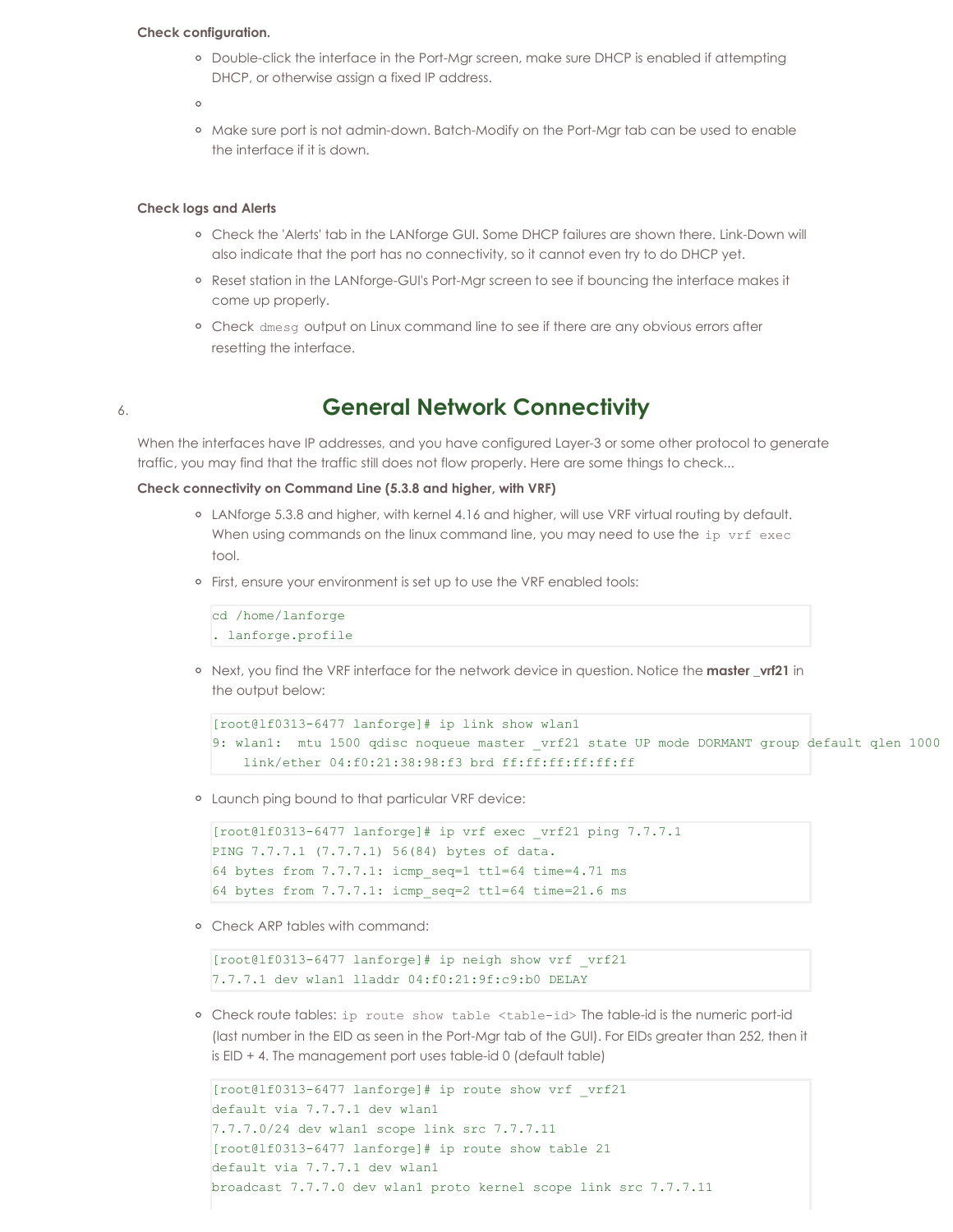7.7.7.0/24 dev wlan1 scope link src 7.7.7.11 local 7.7.7.11 dev wlan1 proto kernel scope host src 7.7.7.11 broadcast 7.7.7.255 dev wlan1 proto kernel scope link src 7.7.7.11

For DNS related issues, you can use 'dig' to query the expected DNS server.

#### **Check connectivity on Command Line (5.3.7 and higher, without VRF)**

- o See if you can ping: ping -I <port-name> <destination-ip> Use similar command to ping the gateway if one is expected to exist on your network.
- Check ARP tables with command: ip neigh show
- o Check route tables: ip route show table <table-id> The table-id is the numeric port-id (last number in the EID as seen in the Port-Mgr tab of the GUI). For EIDs greater than 252, then it is EID + 4. The management port uses table-id 0 (default table)
- For DNS related issues, you can use 'dig' to query the expected DNS server.

#### **LANforge Configuration**

- o Try Layer-3 UDP first when testing connectivity. It is a simpler protocol and often easier to debug.
- o If you are using NAT or a Firewall in the system under test, use TCP protocol because NAT and Firewalls may reject UDP traffic from the outside network. Make sure the 'B' side of the network is on the outside of the NAT/Firewall since the B side acts as the server.
- o Sniff the ports using tshark/tcpdump on command line, or wireshark through the Port-Mgr 'Sniff' button to better understand what is happening on the interface.

## 7. **LANforge System Hangs**

There can be many reasons for real or appearant system hangs. If possible, connect a serial port to the system and make sure it is logging console output. True system crashes will normally dump debug info to the serial console.

### **Collect system console logs over the serial connection.**

- o Please follow the Configuring Serial [Connection](http://www.candelatech.com/cookbook.php?vol=misc&book=Configuring+Serial+Connection+to+LANforge) to LANforge cookbook to connect your laptop to the LANforge machine.
- Open the PuTTY session settings. Look for section Session→Logging. Select All Session Output. With this enabled, you will collect session data to the specified log file.

### **Check Total OS Hang.**

- <sup>o</sup> From serial console or keyboard/monitor, see if you can get any response or log into the system. If not, then OS is truly hung. Ensure serial console is [properly](http://www.candelatech.com/cookbook.php?vol=misc&book=Configuring+Serial+Connection+to+LANforge) set up, and the serial console monitor system is set to log data to send to Candela support.
- Reboot system and contact support.

### **Check Network Connectivity.**

- From serial console or keyboard/monitor, see if you can ping from LANforge to another nearby system (gateway, for instance).
- o Try to ping the LANforge from a nearby system if you do not have console access.
- <sup>o</sup> If you cannot ping, but OS otherwise seems fine, double-check networking, especially the management port. Make sure you do not have duplicate IP addresses (especially management IP) on different interfaces. 'ip addr show' will list all IP addresses.
- o Make sure /etc/resolv.conf points to valid name-server, or set it to nameserver 127.0.0.1 so that it fails quickly.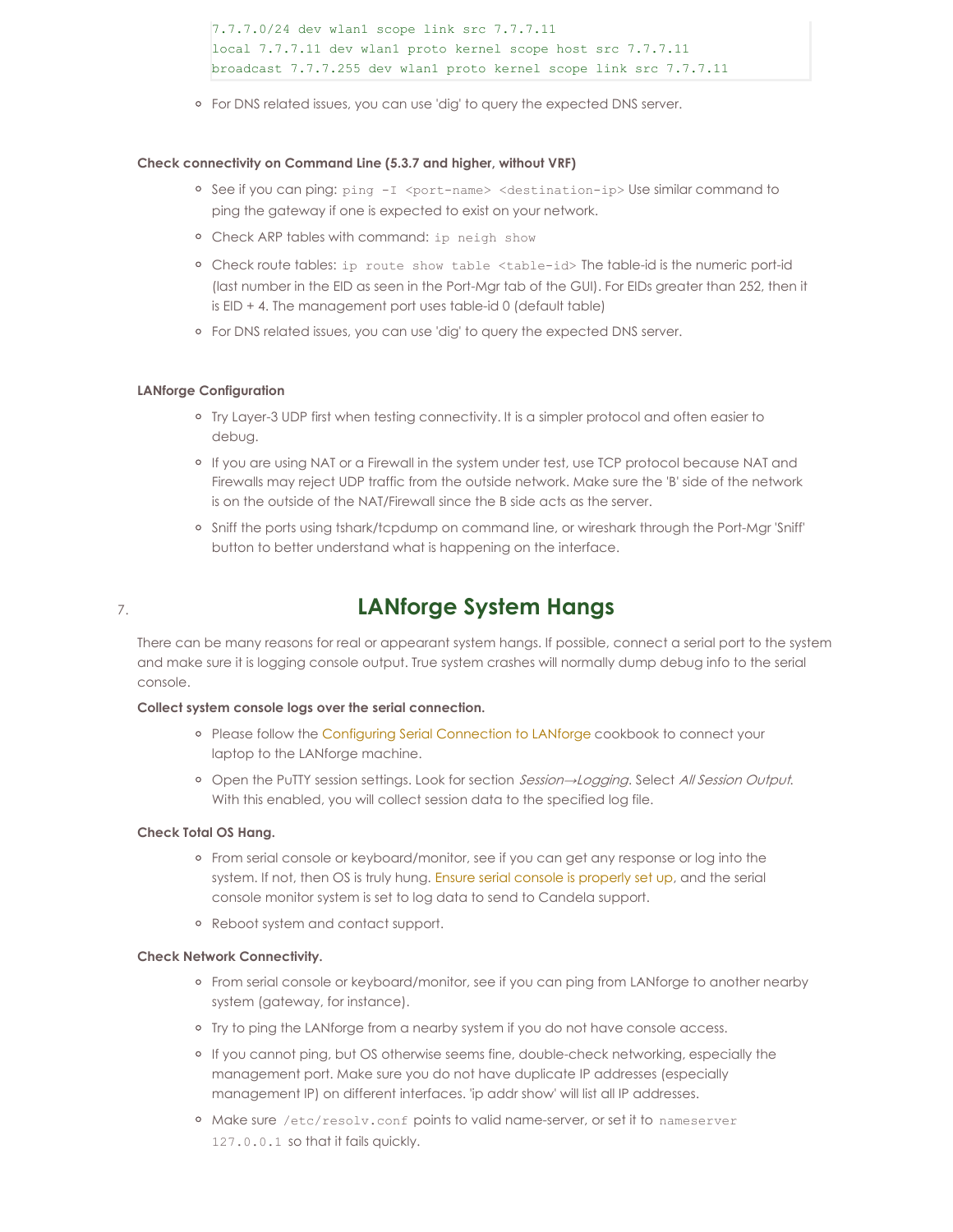#### **Check Process Hangs.**

- If OS and networking seems OK, you might try to strace the 'btserver' processes to see if it is stuck. A common cause of appearant LANforge lockups is LANforge being stuck making a system('foo') call, which shows up as btserver being stuck in the 'wait' system call. The PID will be printed in that wait call trace, and a separate command line window could run ps auxwww | grep <pid> to find what is hanging. This info will help support staff better understand the problem.
- <sup>o</sup> If system is sluggish, waiting several seconds in wait () but then continuing, you may be experiencing ath10k (AC NIC) problems. Check dmesg output to see if it is showing ath10k errors like -11 or firmware crashes. Often in this case, the best you can do is to save dmesg output to the file system and reboot. Send output to support staff upon reboot.
- If strace shows no btserver activity at all for many seconds, you might try attaching to the btserver process with 'gdb' and then issue the 'bt' command to get the program backtrace.

## 8. **LANforge GUI hangs or other problems**

To debug the LANforge-GUI, you should run it from the command-line and watch the console for java exceptions and other debug information. In the case where it hangs, you can press  $\overline{CTRL}$  +  $\setminus \overline{O}$  on Linux in the console window and it will dump a stack trace of all threads. In Windows, it is  $|{\sf CTRL}| + |{\sf SHIFT}| + |{\sf ESC}|$ . This is vital for debugging *hangs* (application freezes).

To run the GUI from the console:

- 1. Become 'lanforge' user on the LANforge machine.
- 2. Change to the GUI directory. If you are using LANforge version 5.4.1, it would be this:

cd /home/lanforge/LANforgeGUI 5.4.1

3. Start the GUI:

./lfclient.bash -s localhost

4. Use the GUI normally, and grab the output in case there are problems. Here is an example of an exception due to GUI version mismatch.

```
java.lang.RuntimeException: Assert failed: i: 80 buf.length: 96
at candela.lanforge.LANforgeMgr.lfassert(LANforgeMgr.java:1685)
at candela.lanforge.TrafficProfile.(TrafficProfile.java:255)
at candela.lanforge.TrafficProfileHandler.handle(CtrlHandlerMgr.java:988)
at candela.lanforge.CtrlHandlerRunnable.run(CtrlHandlerMgr.java:239)
at java.awt.event.InvocationEvent.dispatch(InvocationEvent.java:311)
at java.awt.EventQueue.dispatchEventImpl(EventQueue.java:756)
at java.awt.EventQueue.access$500(EventQueue.java:97)
at java.awt.EventQueue$3.run(EventQueue.java:709)
at java.awt.EventQueue$3.run(EventQueue.java:703)
at java.security.AccessController.doPrivileged(Native Method)
at java.security.ProtectionDomain$JavaSecurityAccessImpl.doIntersectionPrivilege(ProtectionDomain.java:80)
at java.awt.EventOueue.dispatchEvent(EventOueue.java:726)
at java.awt.EventDispatchThread.pumpOneEventForFilters(EventDispatchThread.java:201)
at java.awt.EventDispatchThread.pumpEventsForFilter(EventDispatchThread.java:116)
at java.awt.EventDispatchThread.pumpEventsForHierarchy(EventDispatchThread.java:105)
at java.awt.EventDispatchThread.pumpEvents(EventDispatchThread.java:101)
at java.awt.EventDispatchThread.pumpEvents(EventDispatchThread.java:93)
at java.awt.EventDispatchThread.run(EventDispatchThread.java:82)
```
5. Save the console output and send it to your support contact.

## 9. **Plugin Crashes in LANforge GUI**